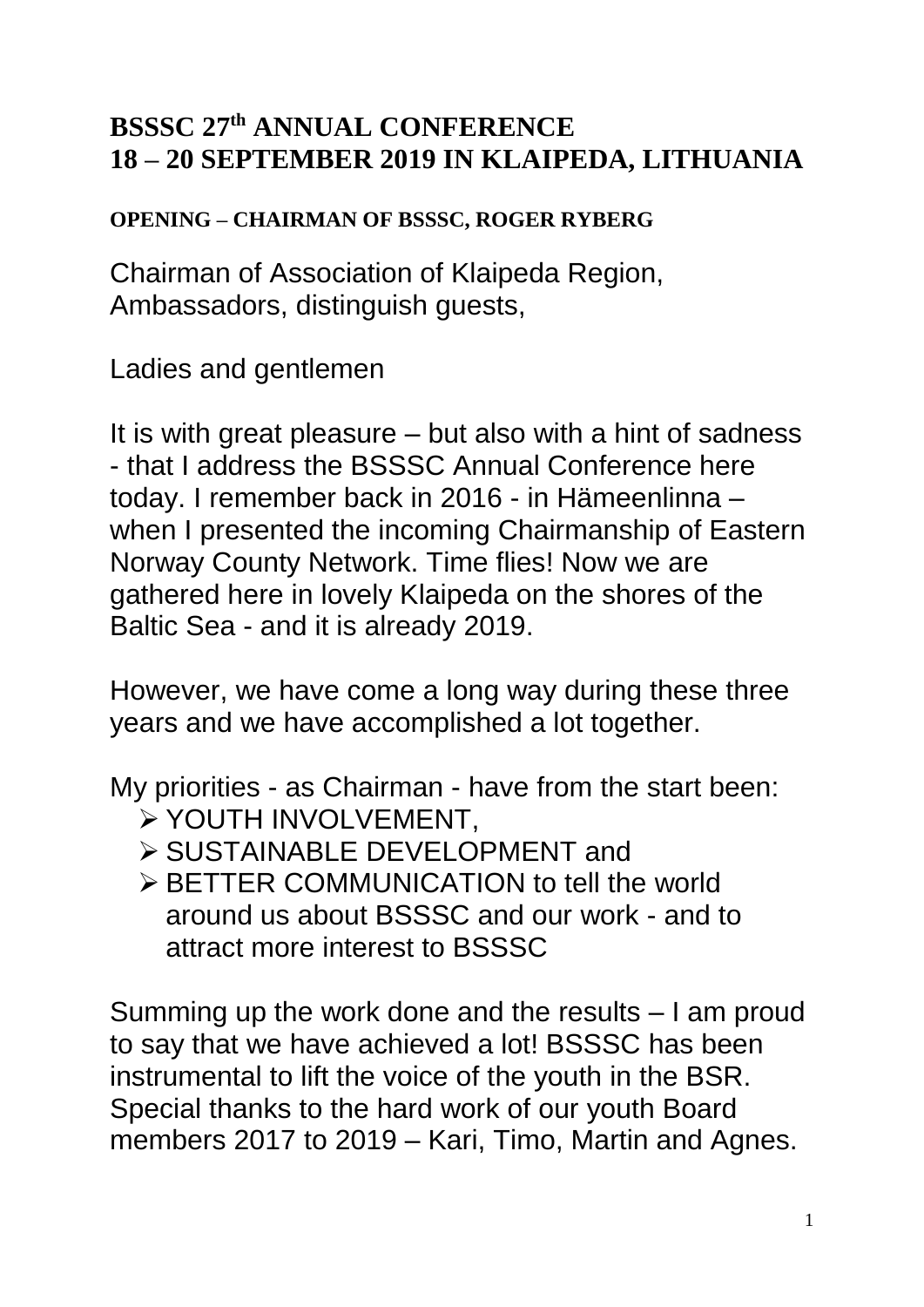The Baltic Sea Youth Camp arranged in Gdansk in June this year - with more than 100 young people from all over the Baltic Sea region – and the initiative of a Baltic Sea Youth Platform under the umbrella of CBSS - are lighthouses for this work.

In addition we have promoted youth involvement under the headline "Nothing about us without us" at the EUSBSR Annual Fora in Stockholm, Berlin, Tallinn and last but not least in Gdansk in June this year. Our good cooperation with the Union of Baltic Cites and the EuroRegion Baltic has made all this possible – as well as the great support from CBSS Secretariat. A big thank you to you all!

I hope this good work will continue and grow and I assure you that we will support this from Norway in the future.

BSSSC was partner in this year's Annual Forum of the EU Strategy for the Baltic Sea Region. Together with our colleagues in Pomorskie Region - we focused on Circular and Sharing economy as drivers for change in the BSR.

"Reduce – Reuse – Rethink" was the conference slogan!

The Agenda 2030 and the Sustainable Development Goals have been on the BSSSC agenda the past years. We have participated actively in the preparation and promotion of the Baltic 2030 Action Plan in close cooperation with CBSS. We have taken part in Helcom meetings and given our input to the Baltic Sea Action Plan of Helcom.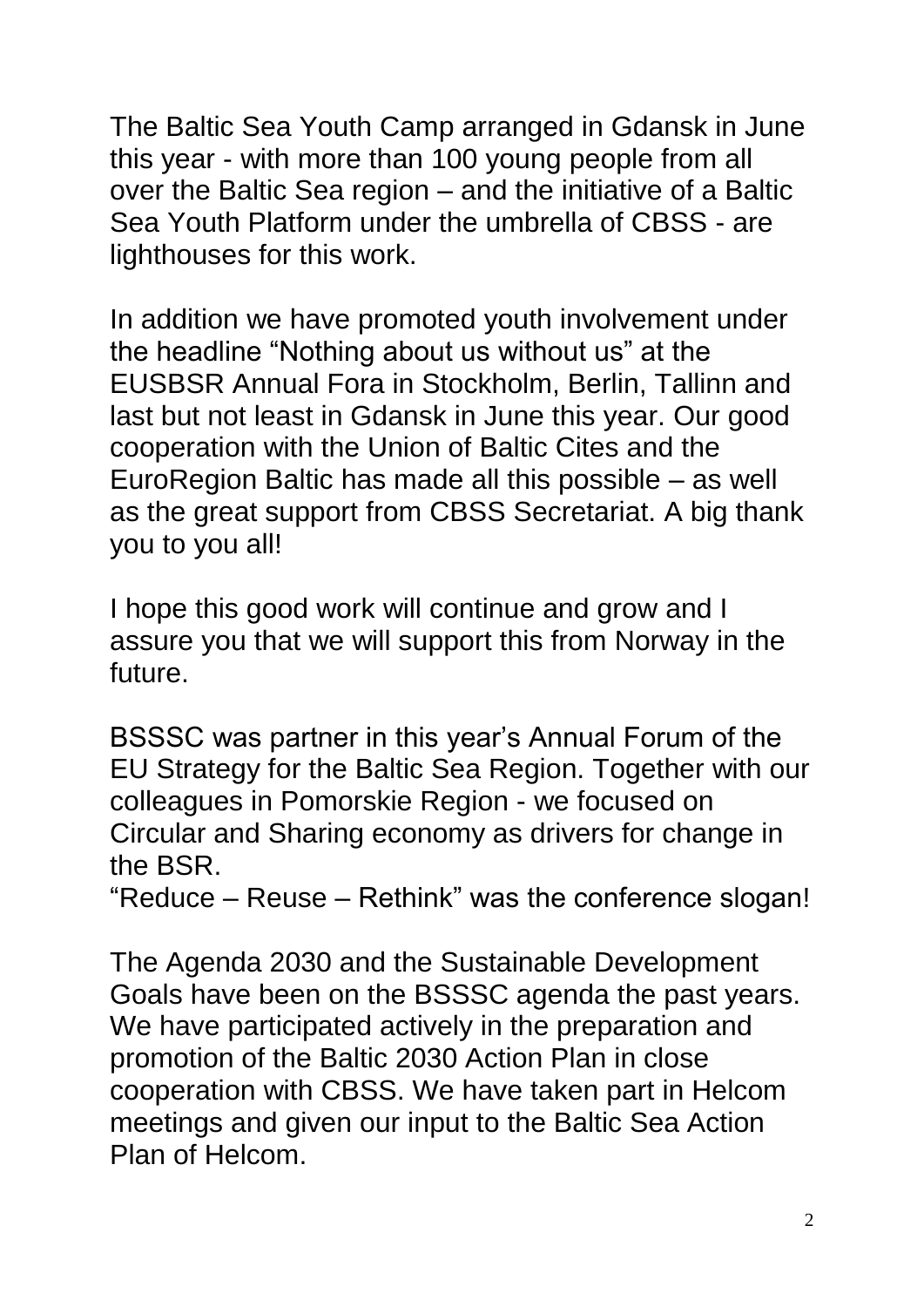As part of our participation in the Annual Forum in Gdansk – we produced a best practise report on circular economy in the Baltic Sea and beyond. To fuel the processes transforming our societies into a greener and more sustainable future.

In May, we agreed on a policy paper on the Sustainable Development Goals and the Future of Europe – and forwarded our positions to the European Commission and other EU institutions - as well as to the CBSS Foreign Ministers' meeting in Jurmala in June.

Future of Cohesion Policy and programmes has been another very important area for BSSSC over the past years. We have lobbied the interest of the regions and municipalities through policy papers and meetings with EU institutions. Yesterday the Board adopted a third paper on Cohesion Policy – this time focusing on the new proposal of an instrument to support interregional innovation investments. The future of INTERREG has been at our heart – with inclusion of Russia and Norway into the BSR framework and programmes.

Through Annual Conferences and the work of the Board, we have promoted togetherness, solidarity, democracy, cultural understanding, subsidiarity and good neighbourhood relations – as key values that we need to build our work on.

We have focused on smart solution and shared knowledge and good practises on Bio-economy, sustainable procurements, cultural innovations, maritime policy and green transport and accessibility.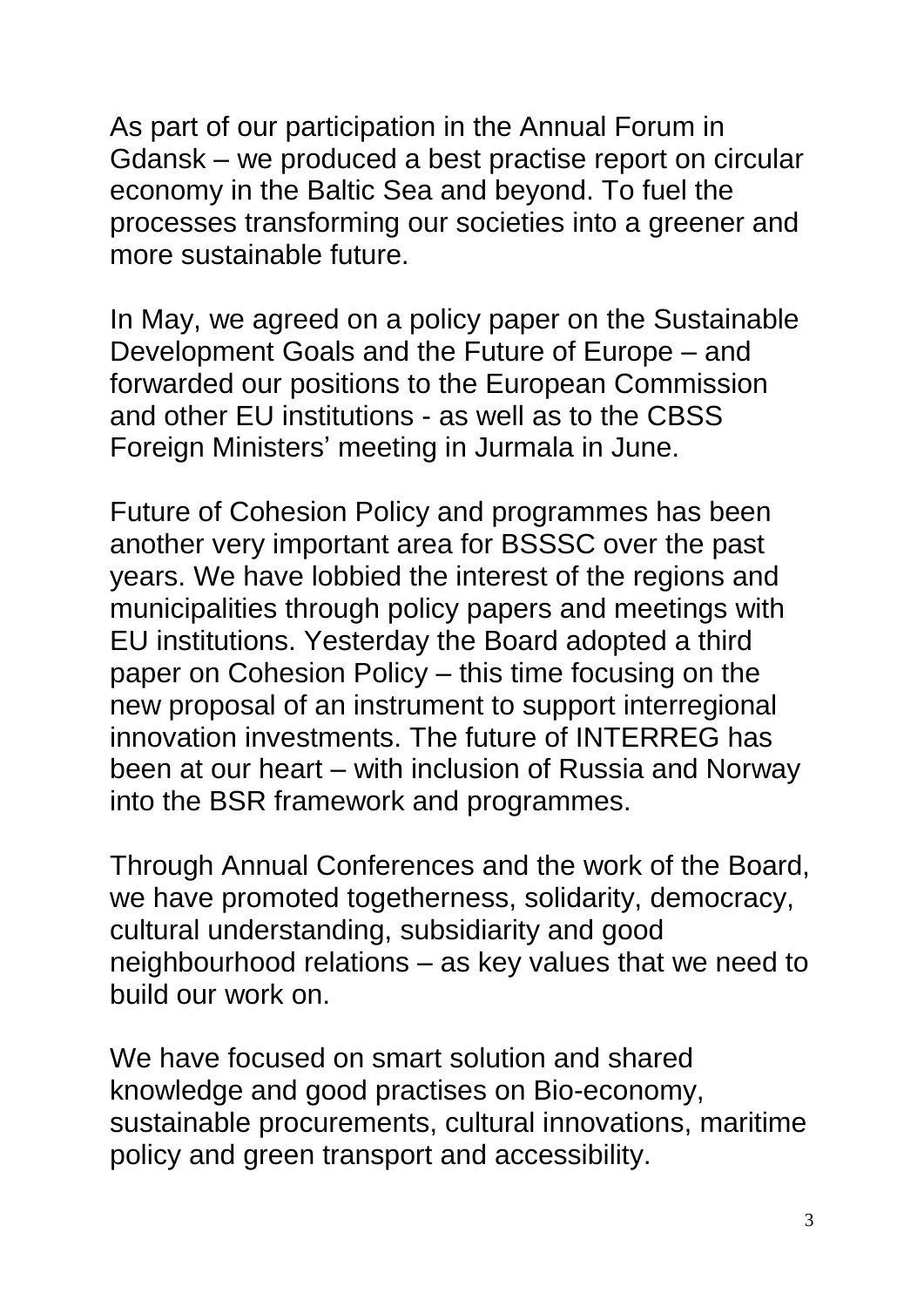The state of the Oceans - and the interrelation between clean and healthy Oceans, sustainable use of Ocean resources and economic growth are today high on the European as well as the Global agenda.

At this Annual Conference, we focus on sustainable maritime economy – in all its aspects – and on how we as regions can be active in shaping the future of our Baltic Sea Region.

The future will be both green and blue – and both environment and economy will play a crucial role. The choices we make now will affect the Sea and its inhabitants.

We have to be clever in our policymaking - and base our decisions on knowledge and research - as well as common sense. And, as one of my mantras in the past years – WE NEED TO WORK TOGETHER – cross sectors, cross levels of governance, cross political differences and not at least - cross generations.

As politicians, we have to cooperate with the industry and private sector initiative. To give directions and framework for development - and to fuel good ideas and initiatives promoting a sustainable maritime economy. Today we highlight maritime projects through six thematic parallel sessions.

BSSSC will like to be a facilitator for better dialog between public and private sector - to support exchange of good practises and creation of partnerships for future